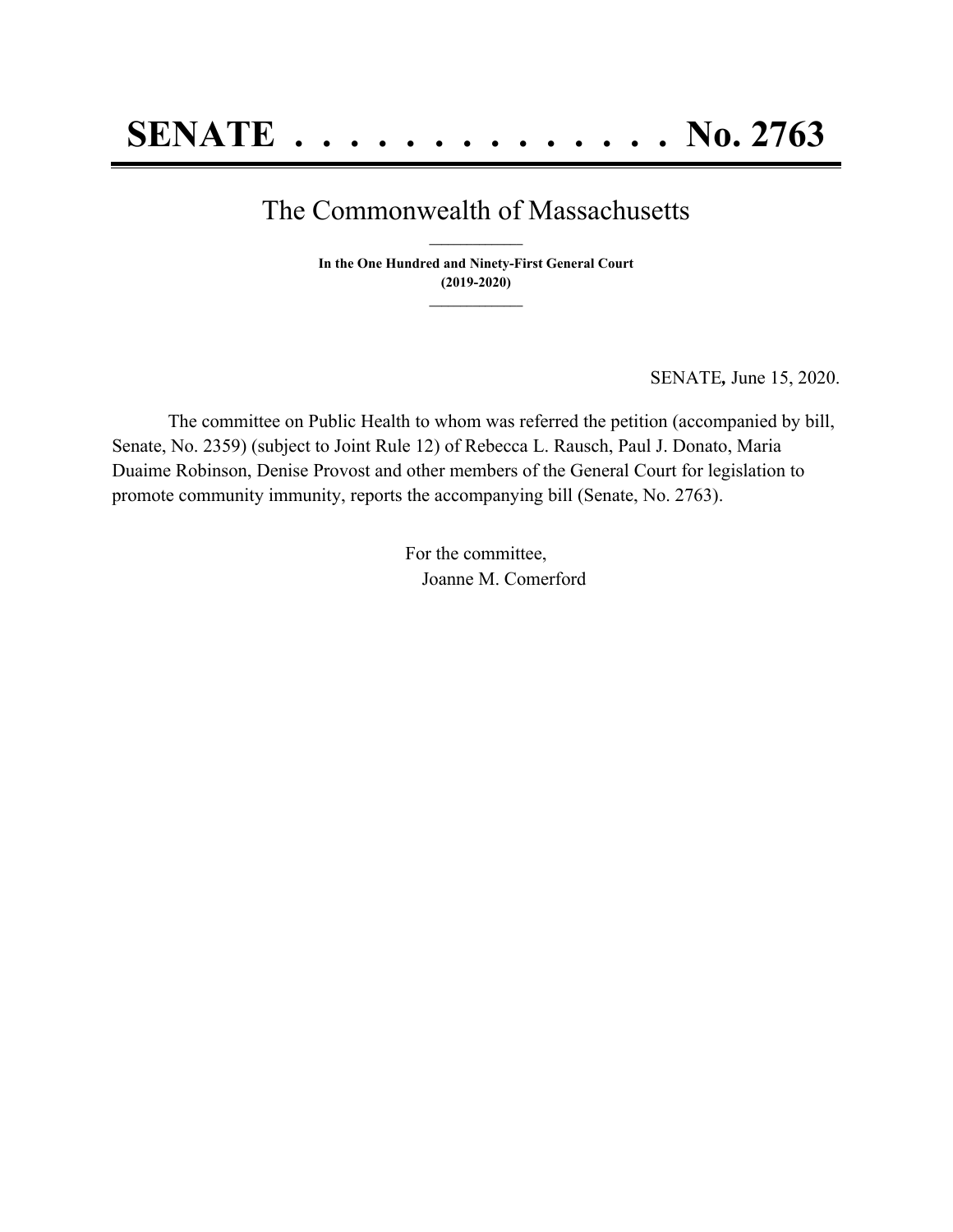FILED ON: 5/29/2020

## The Commonwealth of Massachusetts

**In the One Hundred and Ninety-First General Court (2019-2020) \_\_\_\_\_\_\_\_\_\_\_\_\_\_\_**

**\_\_\_\_\_\_\_\_\_\_\_\_\_\_\_**

An Act promoting community immunity.

|                          | Be it enacted by the Senate and House of Representatives in General Court assembled, and by the authority |  |  |
|--------------------------|-----------------------------------------------------------------------------------------------------------|--|--|
| of the same, as follows: |                                                                                                           |  |  |

| 1              | SECTION 1. Chapter 76 of the General Laws is hereby amended by striking out section         |
|----------------|---------------------------------------------------------------------------------------------|
| 2              | 15, as appearing in the 2018 Official Edition, and inserting in place thereof the following |
| 3              | section:-                                                                                   |
| $\overline{4}$ | Section 15. All schools shall comply with the requirements established in section 238 of    |
| 5              | chapter 111.                                                                                |
| 6              | SECTION 2. Said chapter 76 is hereby further amended by striking out section 15C, as so     |
| 7              | appearing, and inserting in place thereof the following section:-                           |
| 8              | Section 15C. All institutions of higher learning shall comply with the requirements         |
| 9              | established in sections 238 of chapter 111.                                                 |
| 10             | SECTION 3. Section 15D of said chapter 76 is hereby repealed.                               |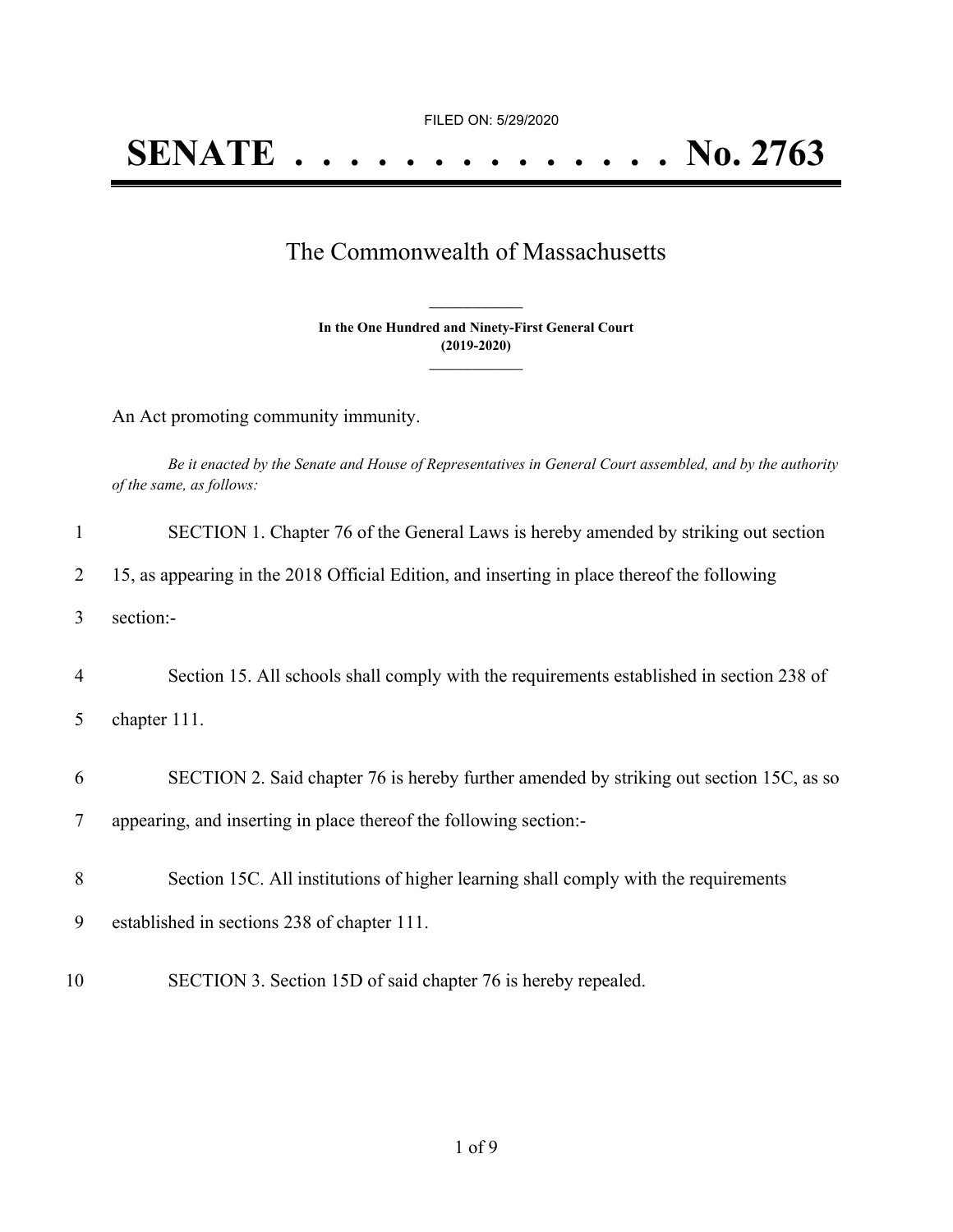| 11 | SECTION 4. Section 24N of chapter 111 of the General Laws, as appearing in the 2018                 |
|----|-----------------------------------------------------------------------------------------------------|
| 12 | Official Edition, is hereby amended by inserting after the word "24M", in line 32, the following    |
| 13 | words:-, and to administer section 238.                                                             |
| 14 | SECTION 5. Said chapter 111 is hereby further amended by adding the following                       |
| 15 | section:-                                                                                           |
| 16 | Section 238.                                                                                        |
| 17 | (a) As used in this section, the following words shall have the following meanings unless           |
| 18 | the context clearly requires otherwise:-                                                            |
| 19 | "Covered program", (i) a child care center, an early education and care program, a family           |
| 20 | child care home, a large family child care home, a public preschool program, or a school-aged       |
| 21 | child care program, as defined in section 1A of chapter 15D; (ii) a school, whether public,         |
| 22 | private or charter, that provides education to students in any combination of grade levels from     |
| 23 | kindergarten to grade 12, inclusive, and including, but not limited to, any school activity open to |
| 24 | children who are otherwise instructed in accordance with section 1 of chapter 76; (iii) a           |
| 25 | recreational camp; or (iv) an institution of higher education, whether public or private.           |
| 26 | "Department", the department of public health.                                                      |
| 27 | "Exemption", written authorization from the department for a participant to be excused              |
| 28 | from the schedule.                                                                                  |
| 29 | "Herd immunity", population-wide resistance to the spread of an infectious disease                  |
| 30 | within that population, resulting from a sufficient percentage of people receiving one or more      |
| 31 | immunizations with immunity against the disease.                                                    |
|    |                                                                                                     |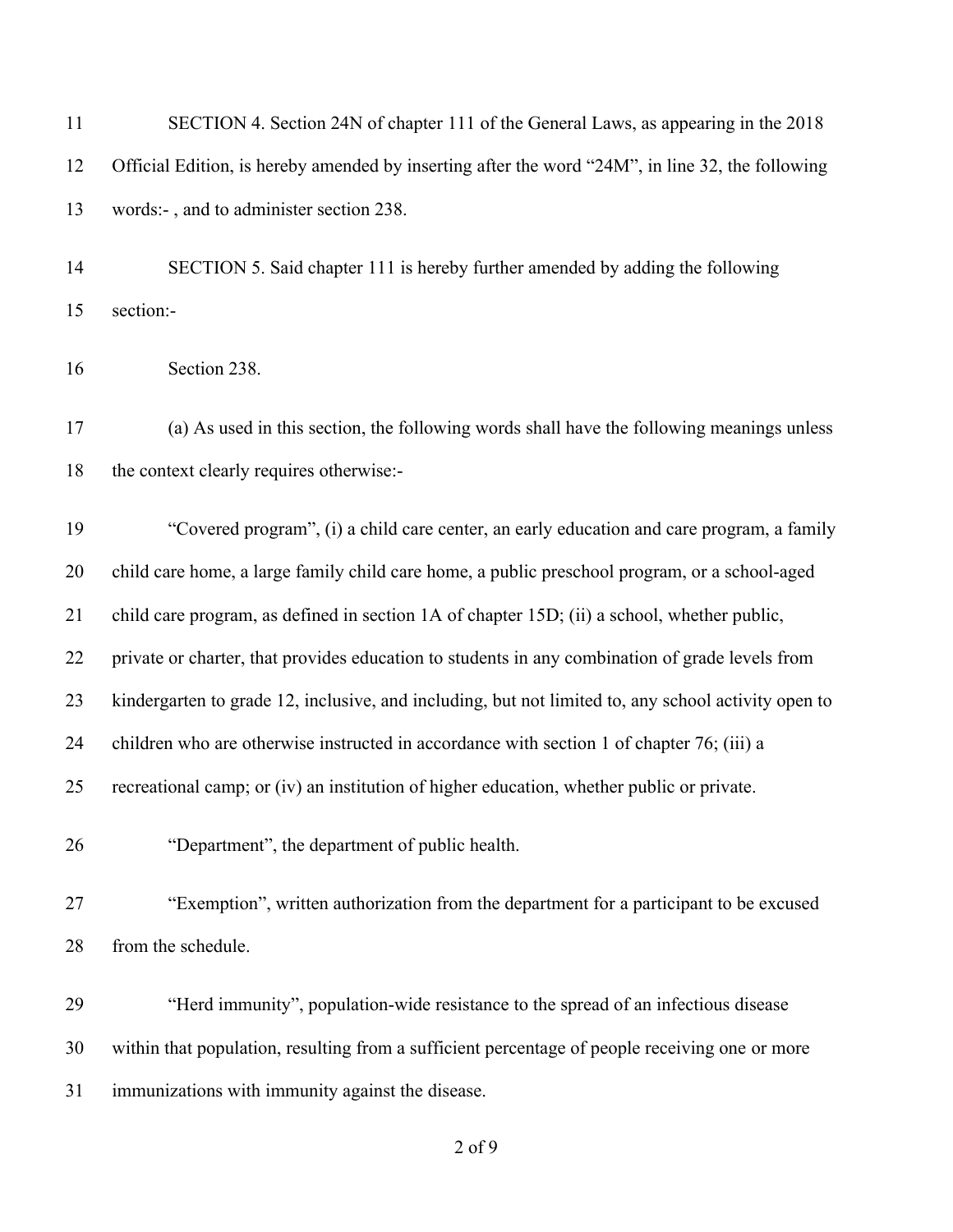| 32 | "Immunization", an inoculation administered for the purpose of making a person resistant              |
|----|-------------------------------------------------------------------------------------------------------|
| 33 | to an infectious disease.                                                                             |
| 34 | "Participant", a person who engages in 1 or more activities of a covered program through              |
| 35 | enrollment or other registration process.                                                             |
| 36 | "Provider", a health care provider licensed by an agency, board or division of the                    |
| 37 | commonwealth who, acting within their scope of practice, may lawfully administer an                   |
| 38 | immunization.                                                                                         |
| 39 | "Responsible adult", a parent or legal guardian of a participant, a participant who is an             |
| 40 | emancipated minor or a participant who has achieved the age of majority.                              |
| 41 | "Schedule", the immunization administration schedule established by the department and                |
| 42 | consistent with generally accepted medical practice.                                                  |
| 43 | (b) No covered program shall enroll a participant whose records do not include: (i)                   |
| 44 | documentation of immunizations in accordance with the schedule, or other medical evidence of          |
| 45 | immunity against diseases listed on the schedule; (ii) an exemption approval letter issued by the     |
| 46 | department, consistent with subsections (d) to (l), inclusive; (iii) evidence that the participant is |
| 47 | in the process of obtaining immunizations with the objective of compliance with the schedule;         |
| 48 | (iv) for public schools only, evidence that the participant moved into the commonwealth not           |
| 49 | more than 90 days before the date of enrollment and the responsible adult is making a good faith      |
| 50 | effort to obtain the necessary immunization documentation or exemption approval; or $(v)$             |
| 51 | evidence that more than 60 days have elapsed since a responsible adult applied to the department      |
| 52 | for an exemption and the department has not responded.                                                |
|    |                                                                                                       |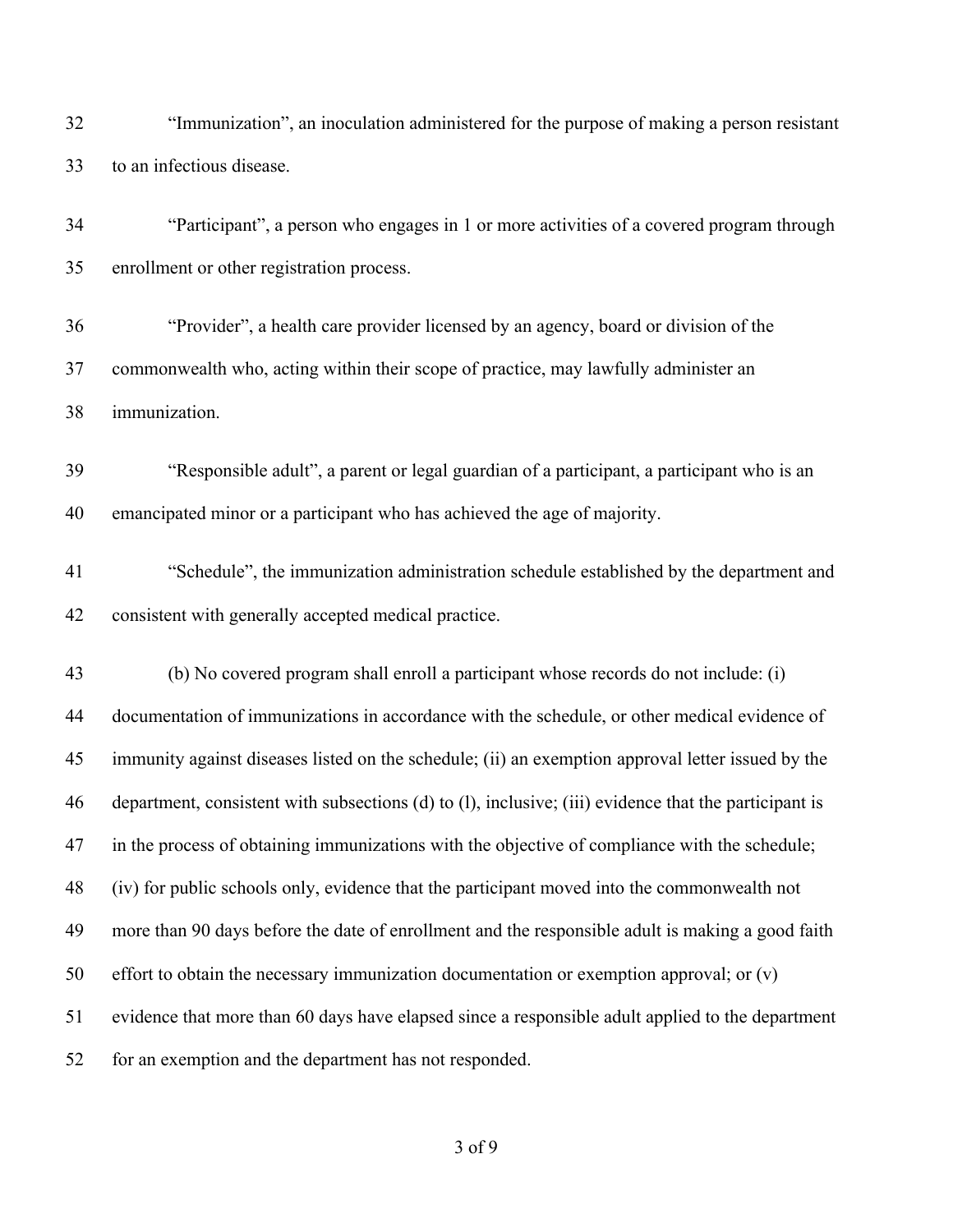(c) The two types of immunization exemptions shall be: (i) medical, for a participant whose medical conditions or circumstances preclude the administration of immunizations, as determined in the best medical judgment of a provider; provided, however, that medical judgment may include, but shall not be limited to, medically accepted immunization contraindications or guidelines; and (ii) religious, for a participant who holds, or whose family holds, sincere religious beliefs conflicting with immunizations. There shall be no other type of exemption.

 (d) The department shall prepare and maintain separate standardized exemption application forms for medical and religious exemptions. The department shall make the forms available to the public online and, as necessary, in hard copy; provided, however, that no covered program shall provide an application form, whether in hard copy or electronically, to a responsible adult or a participant absent a specific request for an application form from the responsible adult.

 (e) The department shall include in the medical exemption application form the following required elements: (i) a statement of the medical condition or conditions substantiating the exemption, including: (1) a checklist of generally accepted contraindications to immunizations; and (2) an "other" category wherein a provider may describe 1 or more conditions within the totality of the participant's medical circumstances; provided, however, that this medical conditions section shall be completed by a provider; and provided further, that if an application uses the "other" category, the medical conditions section shall be completed by a provider who, acting within their scope of practice, may lawfully prescribe an immunization; (ii) a statement that the provider has an established provider-patient relationship with the participant; (iii) the signature of the provider; (iv) a unique government-issued professional identification number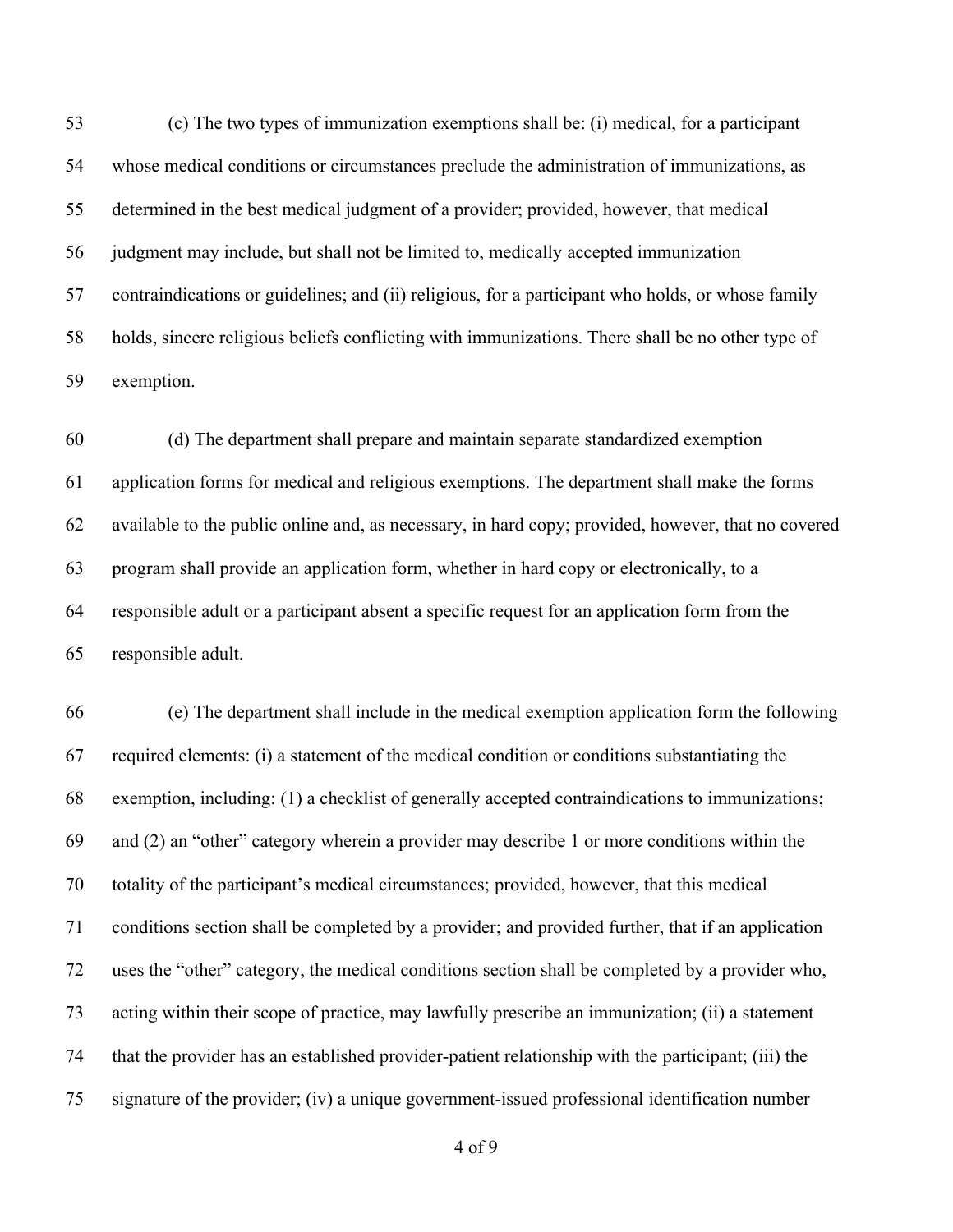assigned to the provider; (v) the signature of the responsible adult; and (vi) dates for all signatures.

 (f) The department shall include in the religious exemption application form the following required elements: (i) a statement that the participant or responsible adult has a sincere religious belief conflicting with immunizations; (ii) a certification that the responsible adult has provided a complete and accurate copy of the religious exemption application to the participant's primary health care provider, including the name and contact information for the primary health care provider; and (iii) the dated signature of a provider on the participant's primary health care team, indicating receipt of a copy of the exemption application form only. The department shall state on the application form that the department has determined that refusing to immunize is against public health policy and may result in serious illness or death of the participant or others. The department may provide requirements as alternatives to elements (ii) and (iii) of this subsection in the event a participant does not have a primary health care provider.

 (g) The department may add additional elements to the exemption application forms 90 described in subsections (f) and (g); provided, however, that the department shall not add any elements seeking a participant's or responsible adult's particular religion or a description thereof.

 (h) A responsible adult shall submit a completed exemption application to the department for review. The department shall determine the method of submission, be it electronic, hard copy, or both.

 (i) The department shall review each exemption application submitted on a form described in this section. The department shall approve all validly and accurately completed religious exemption applications, described in subsection (g), and all validly and accurately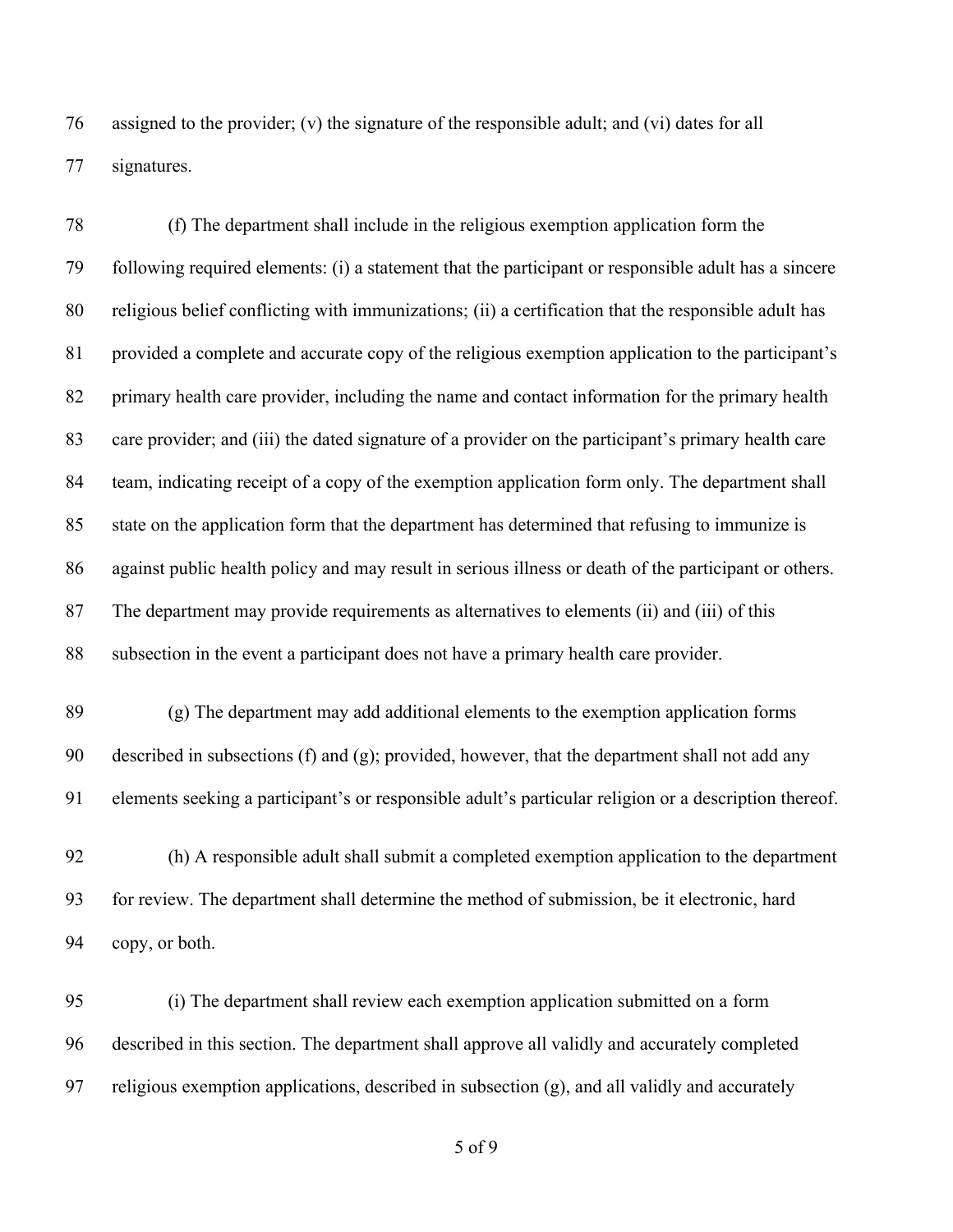completed medical exemption applications based on clause (1) of item (i) of subsection (f). The department shall approve validly and accurately completed medical exemption applications 100 based on subsection clause (1) of item (ii) of subsection (f);

 (j) The department shall issue a letter to each applicant setting forth the department's determination to approve or deny the exemption application. Whenever practicable, the department shall issue a determination letter not more than 60 days after receipt of the application. For approved applications, the determination letter shall include the final signature date of the application or the expiration date of the approval pursuant to subsection (l) or both dates. For denied applications, the determination letter shall include the reason or reasons for the denial. The department shall establish a process for appeal or reconsideration for applicants who are denied. An appeal or reconsideration decision from the department shall be deemed an exhaustion of administrative remedies.

 (k) An exemption approved by the department shall be valid for a period of not more than 1 year from the final signature date of the application. The department may, in its sole discretion, require covered programs to exclude exempted participants during a declared public health emergency.

 (l) A private covered program may implement immunization requirements more stringent than those set forth in this section, including but not limited to accepting medical exemptions only; provided, however, that no private covered program shall refuse to accept medical exemptions; and provided further, that the program creates and maintains a written immunization policy, which shall be made available to all responsible adults.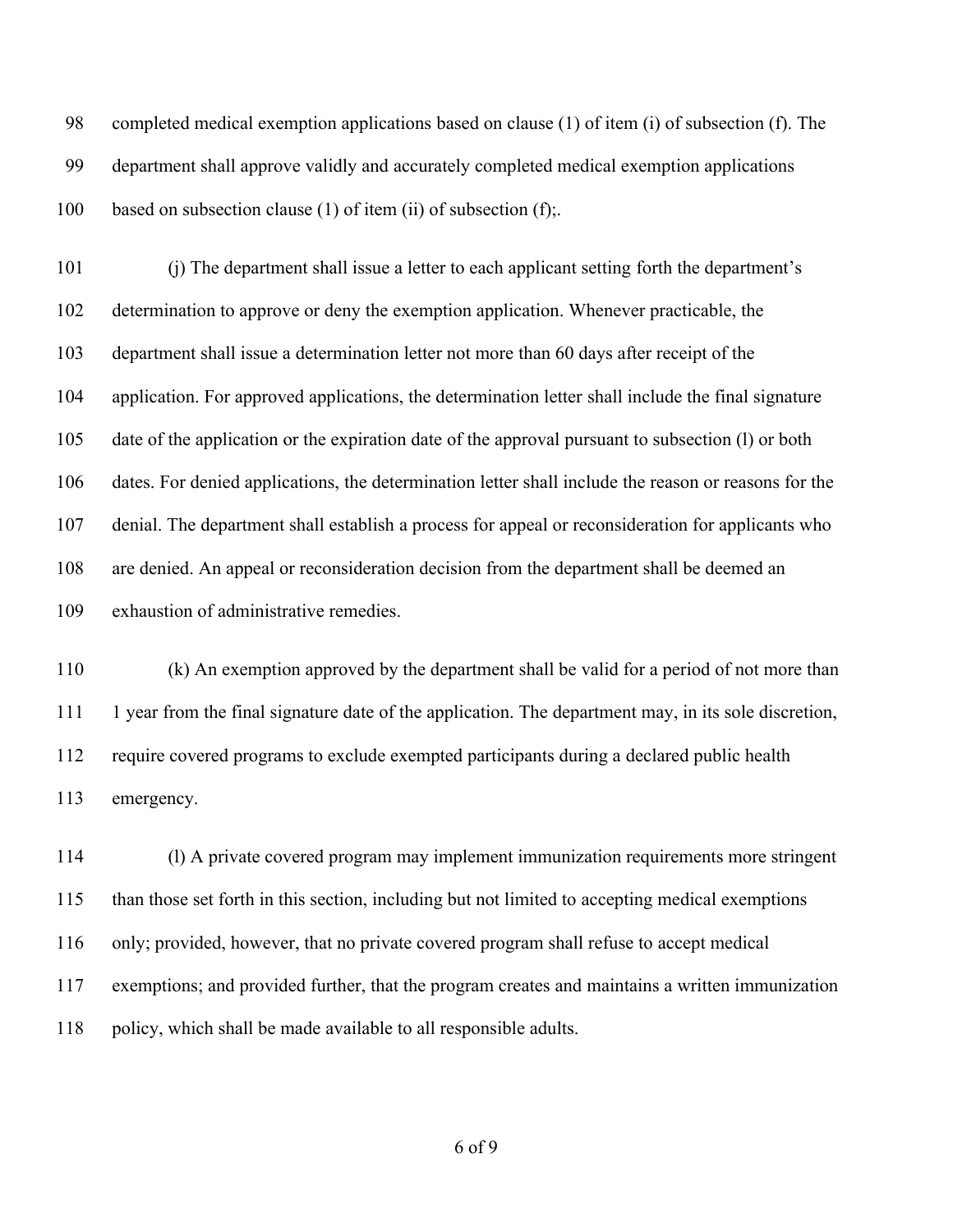(m) All covered programs shall annually report total numbers of participants who are immune and participants who are exempted from immunization requirements, delineated by exemption type, as applicable, to the department and publish the data to all responsible adults. The department shall designate the methodology for reporting. Publication may be electronic or in hard copy. Publication shall not be required if it would result in disclosure of personally identifying information, as defined in chapter 93H, or otherwise violate applicable privacy laws. (n) The department shall annually publish immunizations and exemptions data, delineated by exemption type, as applicable, for each covered program and school district. The department may also publish data by municipality, county, or other geographic designation, or otherwise in its discretion. Publication shall be electronic and may also be in hard copy. Publication shall not be required whenever doing so would result in disclosure of personally identifying information, as defined in chapter 93H, or otherwise violate applicable privacy laws. (o) Any covered program that has not achieved herd immunity shall be designated as an elevated risk program. Any covered program that fails to report immunization and exemption rates consistent with this section shall be designated an elevated risk program. Elevated risk program designations shall remain in place for not less than 12 months or for whatever longer period may be necessary to improve immunization rates as determined by the department. (p) The department shall maintain a public, online list of elevated risk programs. (q) The department shall create a notice to responsible adults about an elevated risk designation. An elevated risk program shall issue the notice to all responsible adults for participants or those seeking enrollment in the program during the period in which the designation is in place not more than 10 days after receiving an elevated risk program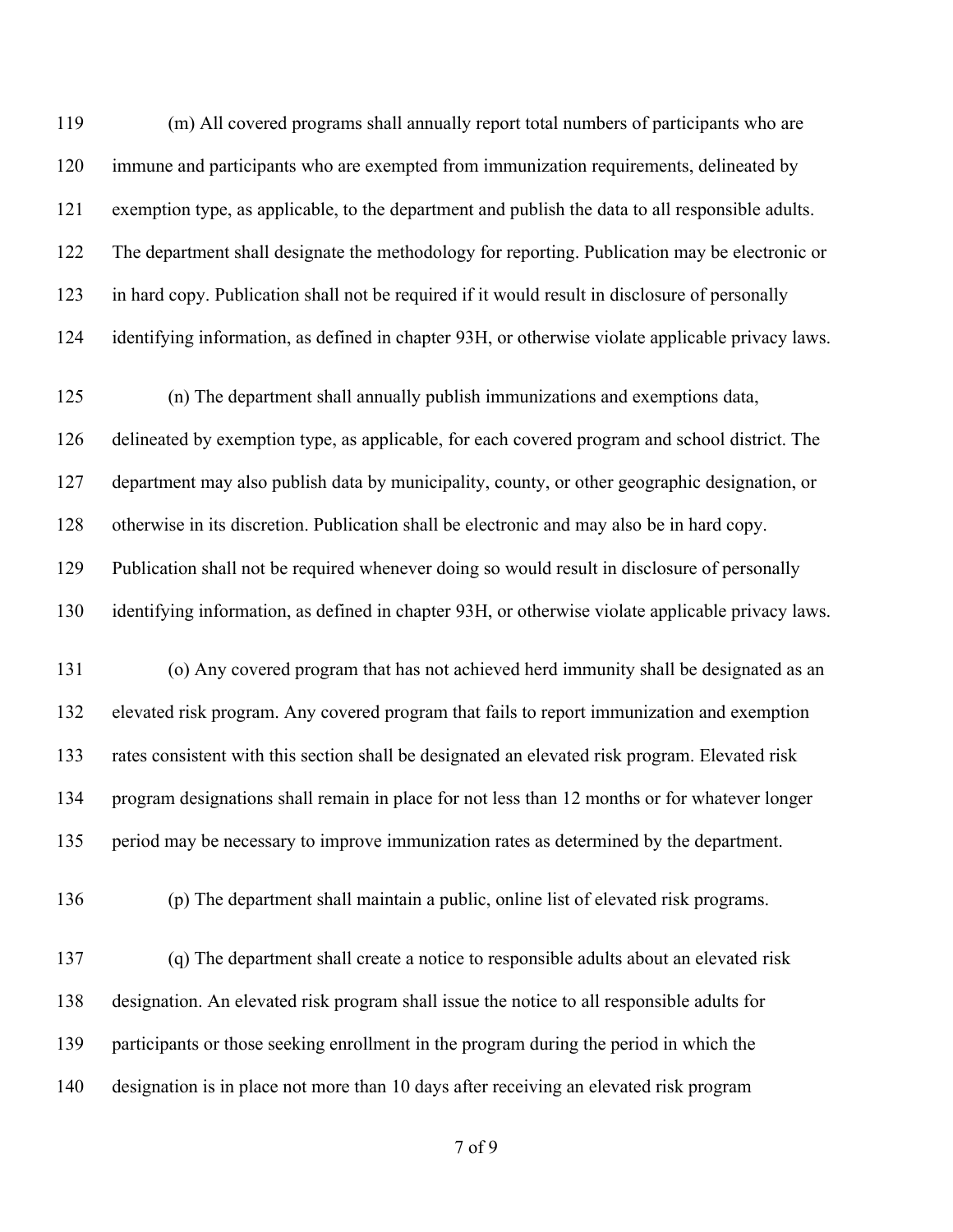designation. The department may require elevated risk programs to organize and invite all responsible adults to a presentation by the department about immunization safety, immunization efficacy and herd immunity.

 (r) The department shall develop and make available online an informational pamphlet about immunization safety, immunization efficacy and herd immunity. The department shall distribute the informational pamphlet, either electronically or in hard copy, to every responsible adult who submits an exemption application pursuant to this section. All elevated risk programs shall distribute the informational pamphlet, either electronically or in hard copy, to all responsible adults for participants or those seeking enrollment in the program during the period in which the designation is in place.

 (s) The department shall promulgate regulations to administer, implement, and enforce this section, including but not limited to establishing herd immunity rates consistent with established medical practice and public health research. In conjunction with the department of elementary and secondary education, the department of higher education, or the department of early education and care, the department may develop guidelines for covered programs to achieve compliance with this section.

 (t) In conjunction with and facilitated by the departments listed in subsection (u), the department shall conduct outreach to support the delivery of medically accurate information about immunizations and herd immunity, including but not limited to the availability of programs funded through the Vaccine Purchase Trust Fund established in section 24N of chapter 111. Such outreach shall focus on, but not be limited to, immunization gap populations in under-vaccinated communities.